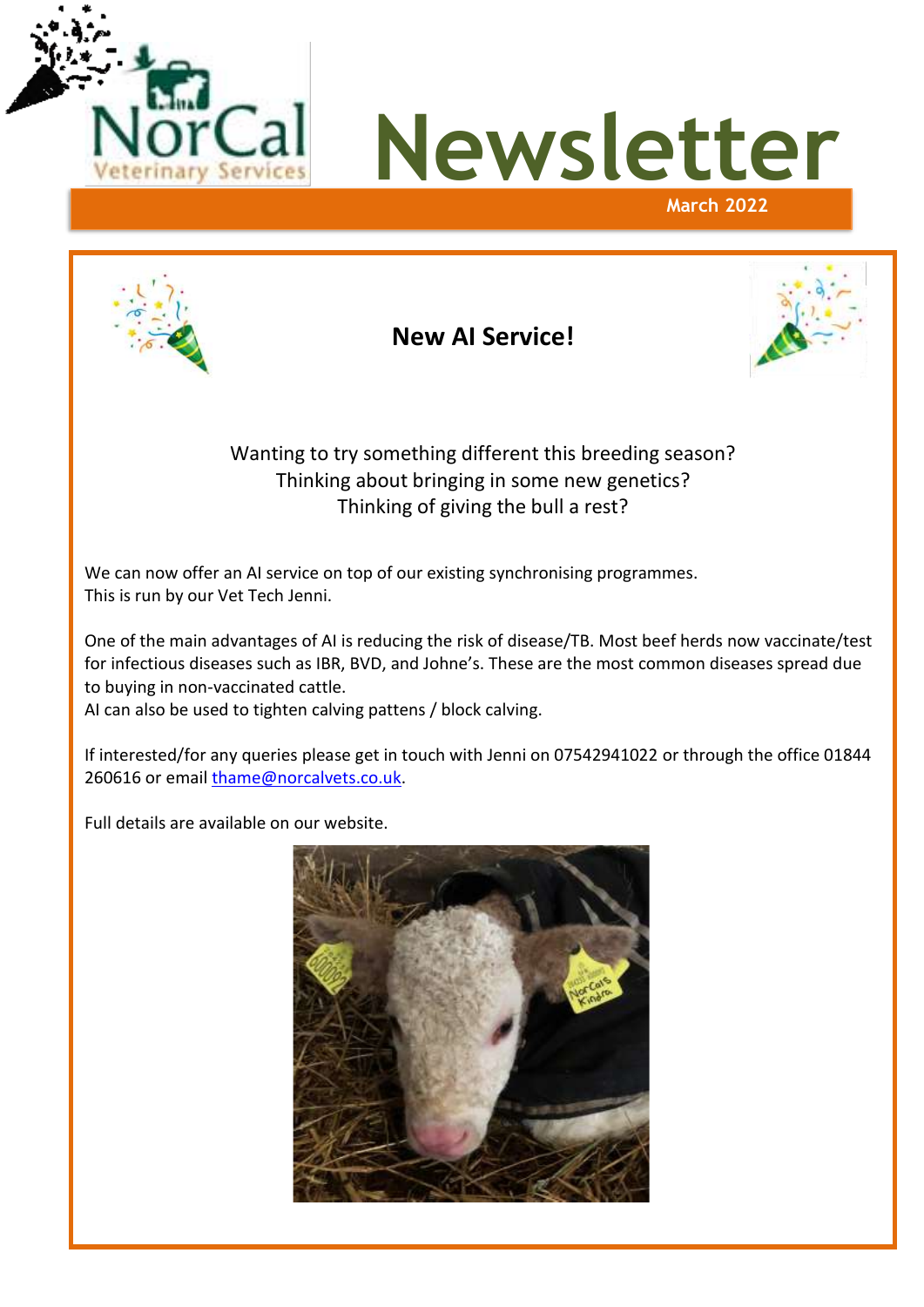## **Using Nimrod Red Start to improve survival in newborn lambs and calves**

When lambs and calves need help during delivery, this is often associated with increased death rates in the newborns. In fact, over 50% of calves requiring assistance die in the first 48 hours of life.

Nimrod Red Start is recommended for use following a difficult delivery or following caesarean section and contains five ingredients that will reduce the mortality rate in the new-born:

- **Caffeine** and **Glucose** to stimulate breathing and to correct low blood-glucose concentrations.
- **Medium-chain fatty acids** to offer a readily available energy source for the new-born animal. Providing these fatty acids allows glucose to be freed up for essential use in the brain.
- **Vitamin A** to help combat increased mortality rates associated with vitamin-A deficiency.
- **Selenium** to improve absorption of antibodies (IgG) in colostrum.

Nimrod Red Start can be given immediately after birth to provide energy to encourage the new-born to get up and begin to suck colostrum.

Good hygiene and the prompt sucking of colostrum are important in the prevention of diseases such as watery mouth in lambs – *especially important now Spectam is discontinued*.

Ideally, lambs should be up and sucking within 15 minutes of birth. However weak lambs, triplets, and lambs born in difficult lambings may not be able to stand to suck colostrum as soon as they need to. Therefore lambs should have a dose of Nimrod Red Start, to stimulate normal breathing and activity, and to benefit from the effect of selenium of increasing antibody absorption from colostrum.

Lambs should be given ¼ of a tube of Nimrod Red Start immediately after birth and this can be repeated 6-8 hours later. In calves, administer one full tube as soon as possible after calving; another tube may be given the next day if necessary.

Please get in touch with us if you have any questions/would like to purchase Nimrod Red Start

Priced at £6/tube, £36.24 for a box of 6 tubes

### **Dopram – V**

We now have a new product in stock which can be used immediately after a difficult calving or section to stimulate calves to begin breathing. Give us a call to discuss whether it would be beneficial for you to have some on hand.

## **Immucol Platinum Colostrum**

Just a reminder that we stock Immucol Platinum Colostrum. A 2016 study found that Immucol Platinum gave the highest IgG level per recommended feed of the 14 UK available colostrum supplements. With all the focus now on ensuring lambs get the best start as Spectam is now discontinued its important not to forget about your calves!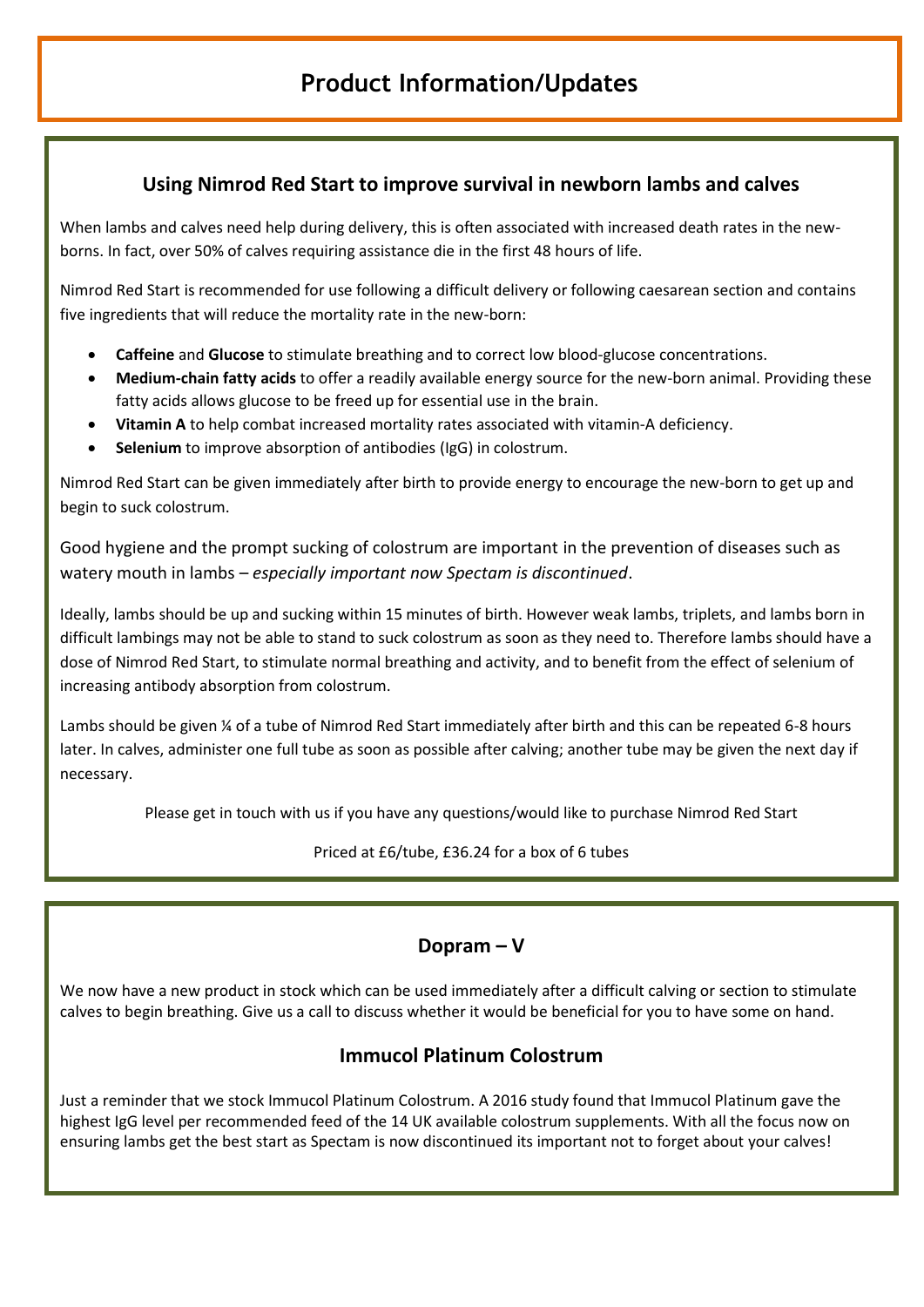# **Preparing for Calving**

With the spring calving season fast approaching, we've put some top tips together to help you prepare for this busy time of year.

### *Clean Calving Facilities*

Good hygiene is the first step in preventing infections in both cows and calves. Make sure that your sheds have been fully cleared out, disinfected and use plenty of clean straw for bedding. You should be able to kneel down without getting dirty or wet and it should be draught free at calf level. Adequate handling facilities e.g. a crush and headlock are often essential for a difficult calving.

#### *Essential supplies:*

| <b>Calving equipment</b>       | Arm-length plastic gloves, lube, calving ropes, calving jack       |
|--------------------------------|--------------------------------------------------------------------|
| Colostrum                      | It is vital to follow the 1,2,3 rule and ensure that in the 1st 2  |
|                                | hours a calf receives at least 3 litres of good quality colostrum. |
|                                | The ability of the calves' gut to absorb antibodies begins to      |
|                                | decrease from 2 hours after birth.                                 |
| <b>Iodine</b>                  | Ideally use a 50:50 solution of iodine and surgical spirits to dry |
|                                | out navels                                                         |
| <b>Disinfectant</b>            | For disinfecting calf feeding equipment and calving ropes          |
| <b>Calf feeding equipment</b>  | Stomach tubes and bottles                                          |
| Calf tags and castration rings | Castration rings should only be used on bull calves < 1 week old   |
|                                |                                                                    |
| <b>Thermometer</b>             | For monitoring sick cows/calves                                    |
| <b>Drugs</b>                   | Calcium (e.g. Calciject) under the skin for treatment milk fever   |
|                                | post-calving                                                       |
|                                | Pain relief (e.g. Meloxidyl/Emdocam) for difficult births.         |
|                                | Suitable antibiotics as advised by a vet                           |

#### *Other considerations:*

Calf scour is one of the most common causes of death in calves less than one month old. Pregnant cattle can be vaccinated against rotavirus, coronavirus and E.coli (K99) from 12-3 weeks prior to calving. This is especially a good idea on farms which have a history of scour. Again colostrum intake is essential to ensure these antibodies transfer to the calf.

If a calving is not progressing as expected please give us a call